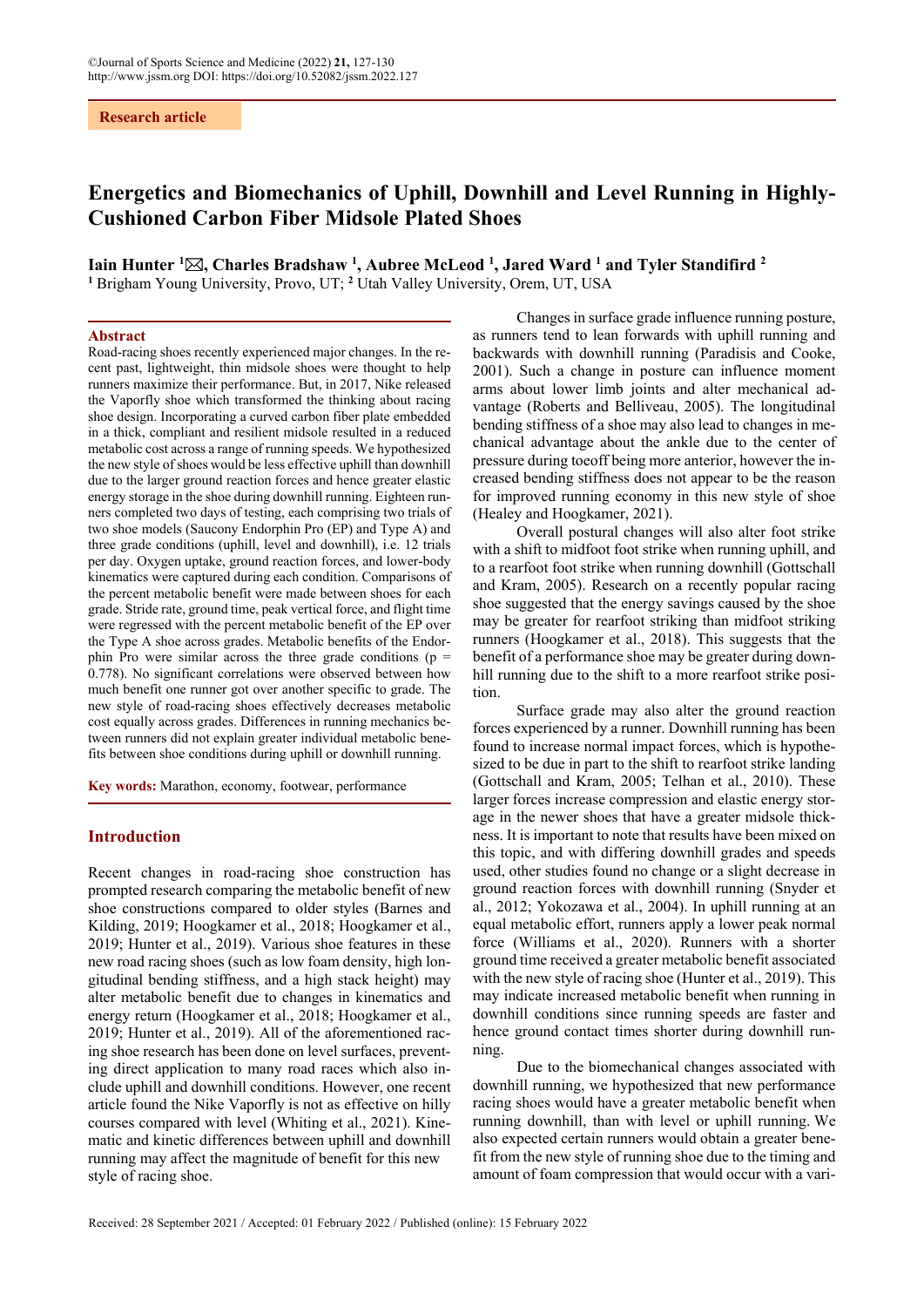ety of running techniques. We anticipated differences in stride length, ground time, peak force and flight time would lead to variations in the amount of benefit obtained through wearing the new style of racing shoe at the various grades.

## **Methods**

Eighteen subjects (10 men and 8 women) ran on two separate days with shoe order reversed. Men were capable of currently running sub-36 minutes for 10,000 m and women sub-40 minutes. On the first visit, they signed an informed consent approved by the university institutional review board. A five-minute warm up at a self-selected pace was completed after 24 retro-reflective markers were placed on the lower body and subjects were fitted with a portable metabolic measurement system (Cosmed K5, Italy) operating in mixing chamber mode (Figure 1). Kinematic and kinetic data were collected and calculated using a 12-camera Vicon Nexus system (Oxford, UK) imaging at 240 Hz and a force-instrumented treadmill (Bertec, Columbus, OH) sampled at 960 Hz. This treadmill is very rigid allowing testing to match overground running more similarly than most. Subjects wore either the control shoe, Saucony Type A (TypeA) or Saucony Endorphin Pro (EP) and ran for 5 minutes each at either uphill, level, or downhill in random order (Table 1 and Figure 2). Then, they switched to the other shoe and ran on specified grades again. A oneminute break was taken in between each five-minute run to either change shoes or adjust treadmill grade. Treadmill speeds were adjusted to produce similar metabolic costs whether running uphill, level, or downhill using a previously created formula (Robergs et al., 1997). The aerobic intensities were relatively low for the caliber of subjects recruited. Men were all capable of currently running sub-36 minutes for 10,000 m and women under 40:00. Subjects had been free from running-related injury for 8 weeks prior to data collection. The second visit included the same methods, but shoe order was reversed.



**Figure 1. The marker set and portable metabolic measurement system.** 

Peak ground reaction forces and ground contact times for each step was averaged over a 30-s period and averaged for analysis. The 30-s period provided well over the 25 steps recommended for running mechanics measurements in order to distinguish running technique between people (Oliveira and Pirscoveanu, 2021). Foot strike was recorded for each grade in each shoe was determined was determined from side-view 120 Hz video recordings. Heel strike was classified when the heel of the shoe was first to contact the ground. Midfoot strike was classified as the mid or forefoot contacting first with the heel touching later during ground contact. Forefoot was classified as the mid or forefoot strike contacting first with the heel never touching the ground. Vertical oscillation of estimated center of mass, knee angle at touchdown, maximum knee flexion during swing, maximum hip flexion, and maximum plantar flexion were calculated using a Visual 3d (Germantown, MD) pipeline customized to produce these values. These kinematic data were averaged over a 30-s period during the final minute of each five-minute condition.

#### **Table 1. Speeds and grades used.**



**Figure 2. The Saucony Type A (left) and Saucony Endorphin Pro (right) shoes used in this study.** 

A median value of oxygen uptake was taken over the final three minutes of each 5-minute run at each grade. Median values were used rather than averages to account for any outliers of individual measurements. Median values for each shoe and grade condition across days were averaged. The percent benefit or drawback to oxygen cost was calculated using these oxygen uptake values relative to the Type A shoe. A linear model was used to determine the effects of shoe and grade on oxygen cost across each grade using the statistical package R (The R Foundation for Statistical Computing, Vienna, Austria).

Stride rate, ground time, peak vertical force, and flight time were correlated with the percent metabolic benefit of the EP over the Type A shoe across the grade conditions. We averaged kinematic, temporal, and kinetic variables along with oxygen cost data across the two days of testing. Oxygen cost savings when changing from the TypeA (control shoe) to the EP (treatment shoe), across all three grade conditions (-4%, 0%, 4%), was calculated as a percentage as follows: Percent Benefit = [(median VO2 in EP) - (median VO2 in TypeA)] / (median VO2 in TypeA).

Because of potential correlations between dependent variables, we used a forward stepwise linear regression model (with Akaike information criterion (AIC) as the selection criteria) to select dependent variables that best explain the variation in percent benefit.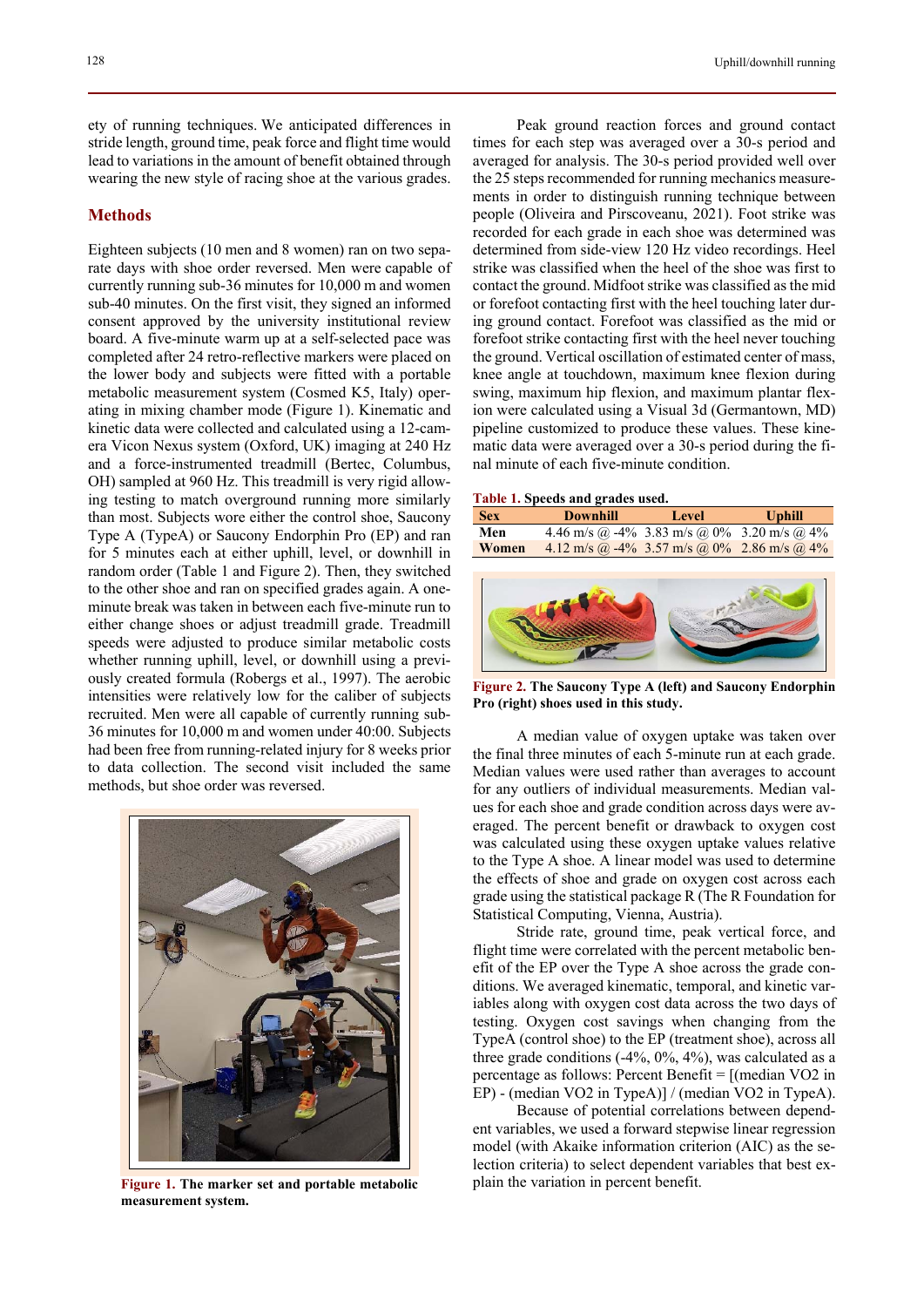### **Results**

Contrary to our expectations, the EP did not provide a greater metabolic benefit to during downhill running and a smaller benefit when running uphill compared with level running. Across all three grades, the EP was effective in reducing metabolic cost compared with the TypeA by an average of 1.5% (Type A:  $47.4 \pm 4.8$  ml/kg/min, EP: 46.7  $\pm$  3.8 ml/kg/min, p = 0.004). However, the benefit was not different across grade conditions ( $p = 0.788$ , Figure 3).



**Figure 3. The percent metabolic benefit of the EP over the Type A shoes used in this study across grades.** 

Stride length, ground time, peak vertical force, and flight time were all strongly related with grade. However, to answer our second question, we focused on whether subjects would receive a greater benefit in the EP compared with TypeA across grades due to their running mechanics. The stepwise regression model with the lowest AIC was percent benefit by stride length, but was not significantly different between shoes. Peak vertical force, ground contact time, and flight time were not significant between shoes. This model suggests that grade does not have a significant influence on how much benefit runners receive when changing shoes from the TypeA to the EP at the various grades (F = 2.45, Adj R2 = 0.03, p = 0.12).

Every runner had respiratory exchange ratios wellbelow 1.0 (mean  $\pm$  sd = 0.88  $\pm$  0.04) and reported the run as relatively easy providing us assurance that oxygen uptake measures were submaximal and steady-state.

## **Discussion**

The EP shoe does provide an overall metabolic benefit when compared with the TypeA. On average, across grades, the benefit was 1.5%. This is less of a benefit than previous research showed for other new style road-racing shoes (Barnes and Kilding, 2019; Hoogkamer et al., 2018; Hunter et al., 2019; Whiting et al., 2021). However, this previous research compared the Nike Vaporfly 4% to either the Nike Zoom Streak or Adidas Adios Boost (Table 2). Our present study that the EP is also effective at decreasing metabolic cost during running when compared with an older style road-racing shoe (Saucony Type A). Our results are also in-line with the a similar uphill/downhill study that investigated the Vaporfly 4% to the Nike Streak 6. Our study varied in the running speeds and attempted to have a similar oxygen cost throughout grades. We also tested whether running mechanics varied due to footwear across grade conditions.

| Table 2. Properties of recently tested shoes. |
|-----------------------------------------------|
|-----------------------------------------------|

| <b>Shoe</b>                  | Mass(g) | Heel height (mm) |
|------------------------------|---------|------------------|
| <b>Saucony Type A</b>        | 167     |                  |
| <b>Saucony Endorphin Pro</b> | 213     | 34               |
| <b>Nike Zoom Streak</b>      | 181     | 26               |
| <b>Nike Vaporfly 4%</b>      | 186     | 40               |
| <b>Adidas Adios Boost</b>    | 198     | 27               |

We anticipated that in the downhill condition, the EP would show a greater metabolic benefit than for the level and uphill conditions. If that had been the case, a redesign of footwear for uphill or downhill courses may have been justified. Efforts can now continue on improvements in footwear with less consideration as to running grades. While the greater forces and shorter ground contact times expected in downhill running matched with the expectation of a greater metabolic benefit from the EP shoe, perhaps the longer strides required for the faster downhill running speed negated any benefit gained from any improvements in energy return.

The added longitudinal bending stiffness was of interest in this study especially for the uphill running condition. During uphill running, foot strike patterns tend to drift towards mid-foot (Gottschall and Kram, 2005; Vernillo et al., 2017). With this shift to mid-foot strike, we anticipated the mechanical advantage about the ankle to be modified due to the location of the resistive force from the center of pressure. This could lead to mid-foot strikers being the more economical uphill running group. There were only six mid-foot strikers in our population, so we did not perform any statistical analyses. However, the means and standard deviations for each group did not show any trend towards one foot strike group being more metabolically advantageous during uphill or downhill running than the other.

Previous research showed that runners receiving a greater metabolic benefit when wearing the new style of shoes spent less time on the ground (Hunter et al., 2019). Our current study checked whether the amount of benefit across grades for a runner was related to their running mechanics, however none of our measured running mechanics significantly predicted how much benefit was provided across grades.

Most major running shoe companies now have a new style of road racing shoe with a thick lightweight midsole and some component like a carbon fiber plate that increases the bending stiffness to the shoe. The results of this study compared two of Saucony's shoes (old and new style), but might not match exactly with other companies' shoes of similar style. However, there are enough similarities in the construction of these shoes across companies, that we expect similar findings were we to include other shoes in these comparisons.

## **Conclusion**

A similar metabolic benefit was observed when using a